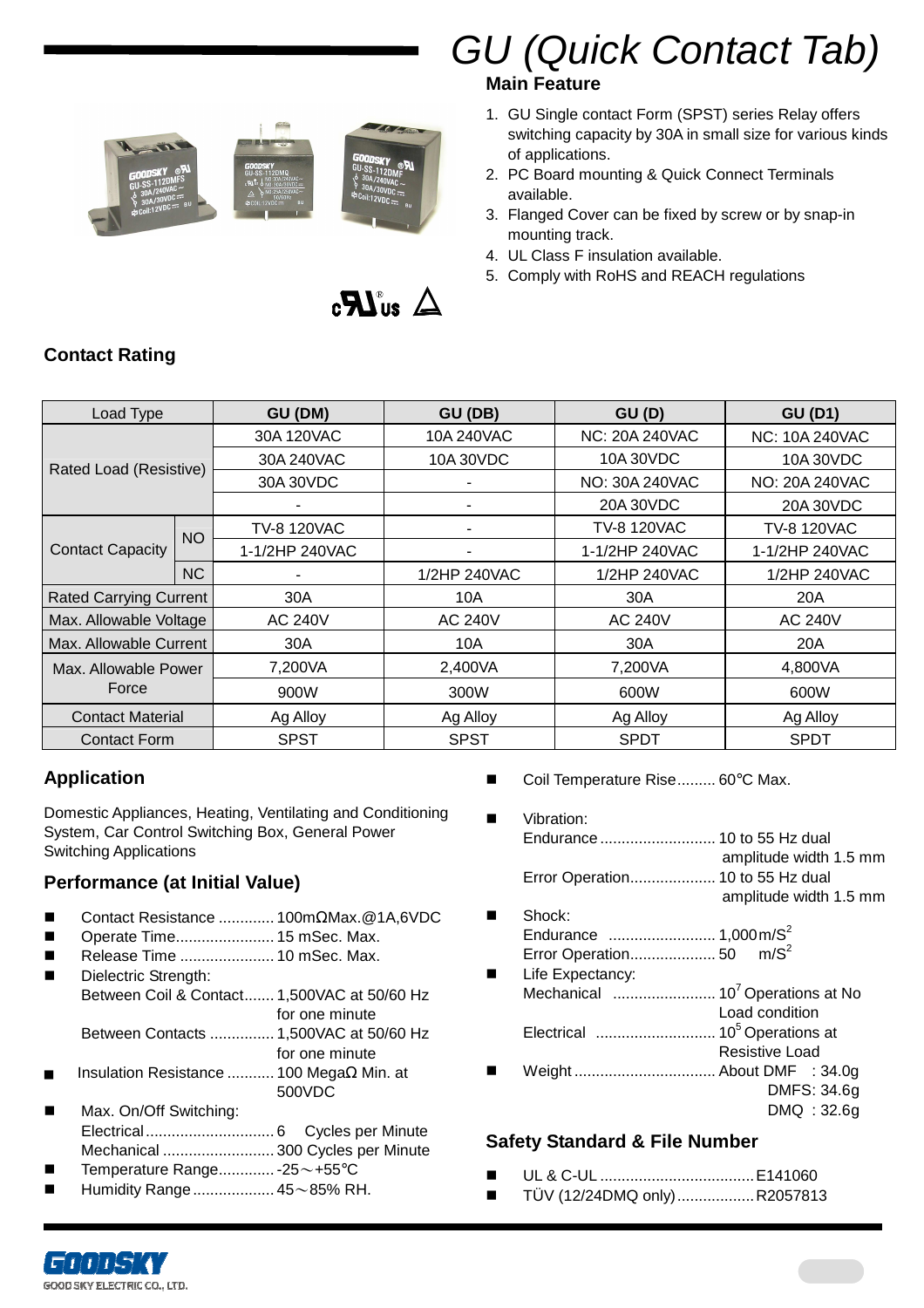# GU (Quick Contact Tab)

## **Coil Specification (at 20**°**C)**

| <b>Coil Sensitivity</b> | Nominal<br>Voltage (VDC) | Nominal<br>Current (mA) | Coil Resistance<br>$(\Omega \pm 10\%)$ | Power<br>Consumption<br>(W) | Pull-In Voltage<br>(VDC) | Drop-Out<br>Voltage (VDC) | Maximum<br>Allowable<br>Voltage (VDC)         |
|-------------------------|--------------------------|-------------------------|----------------------------------------|-----------------------------|--------------------------|---------------------------|-----------------------------------------------|
|                         | 5                        | 185                     | 27                                     |                             |                          |                           |                                               |
|                         | 6                        | 150                     | 40                                     |                             | 80%<br>Maximum           | 5%<br>Minimum             | 150%<br>(for short time)<br>carrying current) |
| GU                      | 9                        | 93                      | 97                                     |                             |                          |                           |                                               |
|                         | 12 <sup>°</sup>          | 77                      | 155                                    |                             |                          |                           |                                               |
|                         | 15                       | 59                      | 255                                    | Abt. 0.93                   |                          |                           |                                               |
|                         | 18                       | 47                      | 380                                    |                             |                          |                           |                                               |
|                         | 24                       | 36                      | 660                                    |                             |                          |                           |                                               |
|                         | 36                       | 25.8                    | 1,390                                  |                             |                          |                           |                                               |
|                         | 48                       | 19.4                    | 2,480                                  |                             |                          |                           |                                               |
|                         | 110                      | 8.5                     | 13,000                                 |                             |                          |                           |                                               |

#### **Ordering Information**

| <b>GU</b><br>$\blacksquare$ | <b>SS</b> |  | 12 D M | F I | $S$ CF 1 | Load rated:               | <b>Nil:</b> NO: 30A/NC: 20A.                             |
|-----------------------------|-----------|--|--------|-----|----------|---------------------------|----------------------------------------------------------|
|                             |           |  |        |     |          |                           | 1:NO:20A/NC:10A                                          |
|                             |           |  |        |     |          | <b>Insulation System:</b> | <b>Nil: Standard Class</b>                               |
|                             |           |  |        |     |          |                           | <b>CF:</b> Class F                                       |
|                             |           |  |        |     |          |                           | Nil: Standard                                            |
|                             |           |  |        |     |          | Case Type:                |                                                          |
|                             |           |  |        |     |          |                           | <b>S:</b> With Flanged Case                              |
|                             |           |  |        |     |          |                           | Terminal Type: F: Both PCB Terminal & Quick Contact Tabs |
|                             |           |  |        |     |          |                           | (Case height: 28.0mm)                                    |
|                             |           |  |        |     |          |                           | Q: Both PCB Terminal & Quick Connect Tabs                |
|                             |           |  |        |     |          |                           | (Case height: 21.0mm)                                    |
|                             |           |  |        |     |          | <b>Contact Form:</b>      | Nil: One Form C                                          |
|                             |           |  |        |     |          |                           | M: One Form A                                            |
|                             |           |  |        |     |          |                           | <b>B:</b> One Form B                                     |
|                             |           |  |        |     |          | <b>Coil Type:</b>         | <b>D:</b> Standard DC Coil                               |
|                             |           |  |        |     |          | <b>Coil Voltage:</b>      | 05: 5V, 06: 6V, 09: 9V, 12: 12V, 15: 15V,                |
|                             |           |  |        |     |          |                           | 18: 18V, 24: 24V, 36: 36V, 48: 48V, 110:110V             |
|                             |           |  |        |     |          | <b>Number of Pole:</b>    | 1: One Pole                                              |
|                             |           |  |        |     |          | <b>Type of Sealing:</b>   | <b>SS: RT II Flux Proofed</b>                            |
|                             |           |  |        |     |          |                           |                                                          |
|                             |           |  |        |     |          | Type:                     | <b>GU</b> (Quick Contact Tab)                            |

### **Classification**

| Model                | $GU (Q-C-T)$                                                                                                                                           |                                                        |    |                                                        |                                   |                   |  |  |  |  |  |  |
|----------------------|--------------------------------------------------------------------------------------------------------------------------------------------------------|--------------------------------------------------------|----|--------------------------------------------------------|-----------------------------------|-------------------|--|--|--|--|--|--|
| <b>Terminal Type</b> |                                                                                                                                                        | F: PCB terminal & Quick Connect Tabs Case Height: 28mm |    | Q: PCB terminal & Quick Connect Tabs Case Height: 21mm |                                   |                   |  |  |  |  |  |  |
| Case Type            | Nil: Standard Case / S: With Flanged Case                                                                                                              | Nil: Standard Case                                     |    |                                                        |                                   |                   |  |  |  |  |  |  |
| Insulation           |                                                                                                                                                        | Nil: Standard Class / CF: Class F                      |    |                                                        | Nil: Standard Class / CF: Class F |                   |  |  |  |  |  |  |
| <b>Contact Form</b>  | 1C                                                                                                                                                     | 1A                                                     | 1Β | 1C                                                     | 1 A                               | 1B                |  |  |  |  |  |  |
|                      | Flux Proofed   GU-SS-1 $\Box$ DF(S)(CF)(1)   GU-SS-1 $\Box$ DMF(S)(CF)   GU-SS-1 $\Box$ DBF(S)(CF)   GU-SS-1 $\Box$ DQ(CF)(1)   GU-SS-1 $\Box$ DMQ(CF) |                                                        |    |                                                        |                                   | $GU-SS-1$ DBQ(CF) |  |  |  |  |  |  |